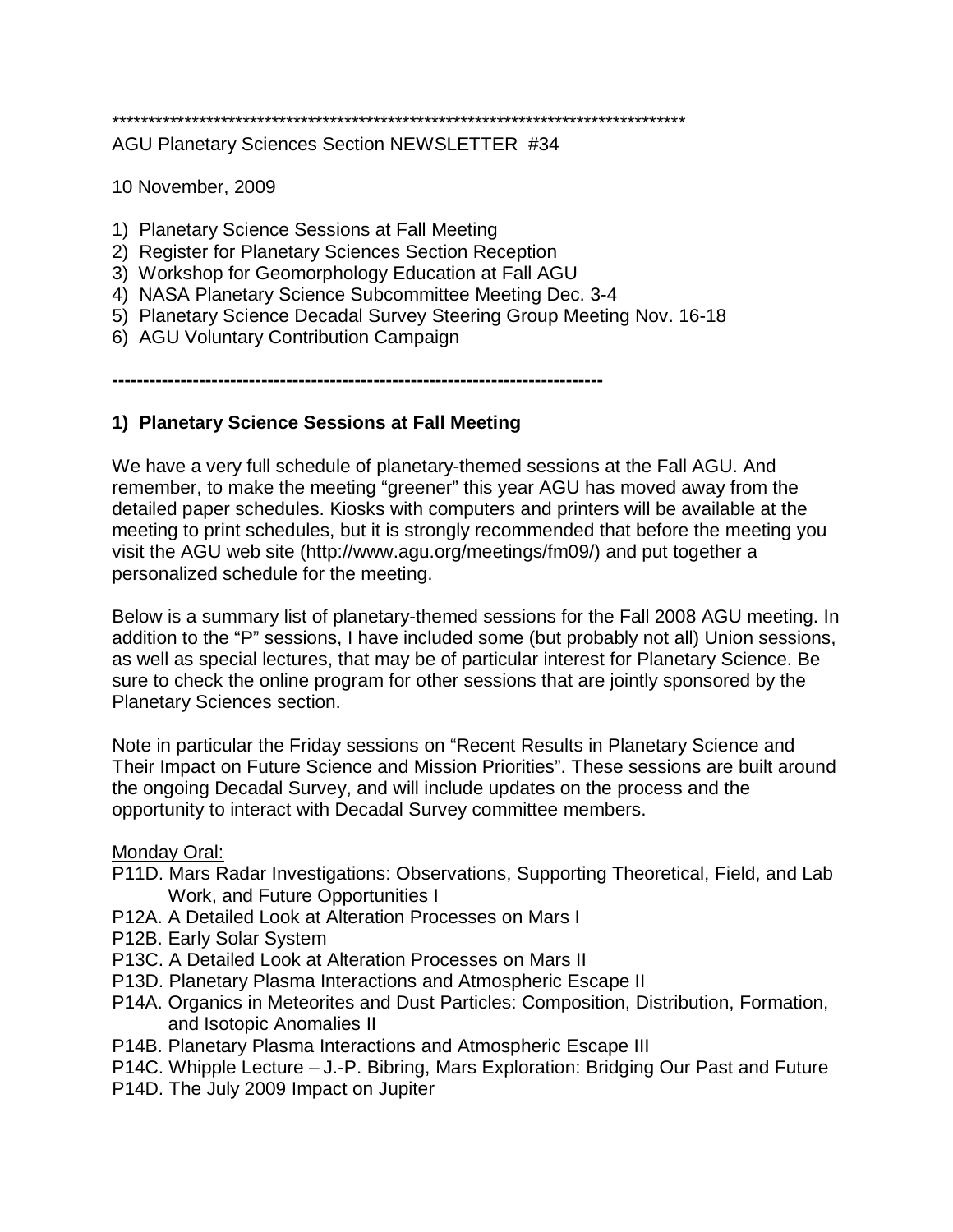Monday Posters:

- P11A. Organics in Meteorites and Dust Particles: Composition, Distribution, Formation, and Isotopic Anomalies I Posters
- P11B. Planetary Plasma Interactions and Atmospheric Escape I Posters
- P11C. Small Bodies and Meteorites Posters
- P13A. A Detailed Look at Alteration Processes on Mars III Posters
- P13B. Mars Radar Investigations: Observations, Supporting Theoretical, Field, and Lab Work, and Future Opportunities II Posters

Tuesday Oral:

- U21C. Lunar Reconnaissance Orbiter/LCROSS: New Insights Into the Moon I
- U22A. Lunar Reconnaissance Orbiter/LCROSS: New Insights Into the Moon II
- P21C. Mars Geology and Remote Sensing
- P22A. Mars Gullies, Deformation, and Geophysics
- P23D. MESSENGER's Third Flyby of Mercury II
- P23E. Physics and Chemistry of Ices: From the Laboratory to the Planetary Scale II
- P24A. MESSENGER's Third Flyby of Mercury III

Tuesday Posters:

- P21A. MESSENGER's Third Flyby of Mercury I Posters
- P21B. Physics and Chemistry of Ices: From the Laboratory to the Planetary Scale I Posters
- P23A. Mars Posters
- P23B. Mineralogy of the Lunar Crust: Results From the Moon Mineralogy Mapper I Posters
- P23C. Return to the Moon: Latest Science Results I Posters

Wednesday Oral:

- P31D. Exploring Venus I
- P31E. Return to the Moon: Latest Science Results II: Lunar Missions
- P32A. Return to the Moon: Latest Science Results III: The Lunar Environment
- P32B. Sagan Lecture T. Hoehler, Life at the Common Denominator: Mechanistic and Quantitative Biology for the Earth and Space Sciences
- P32C. Outer Planets I
- P33C. Astrobiology and Society: Challenges and Opportunities
- P33D. Return to the Moon: Latest Science Results IV: Lunar Geology and Geophysics
- P34A. Mineralogy of the Lunar Crust: Results From the Moon Mineralogy Mapper II

# Wednesday Posters:

- U31A. Lunar Reconnaissance Orbiter/LCROSS: New Insights Into the Moon III Posters
- U31B. Lunar Reconnaissance Orbiter/LCROSS: New Insights Into the Moon IV Posters
- P31A. Modeling Planetary Dynamics I Posters
- P31B. Planetary Cores and Subsurface Ocean Dynamics Driven by Mechanical Forcings I Posters
- P31C. Planetary Magnetism, Core Dynamics, and Dynamo Mechanisms: Bridging the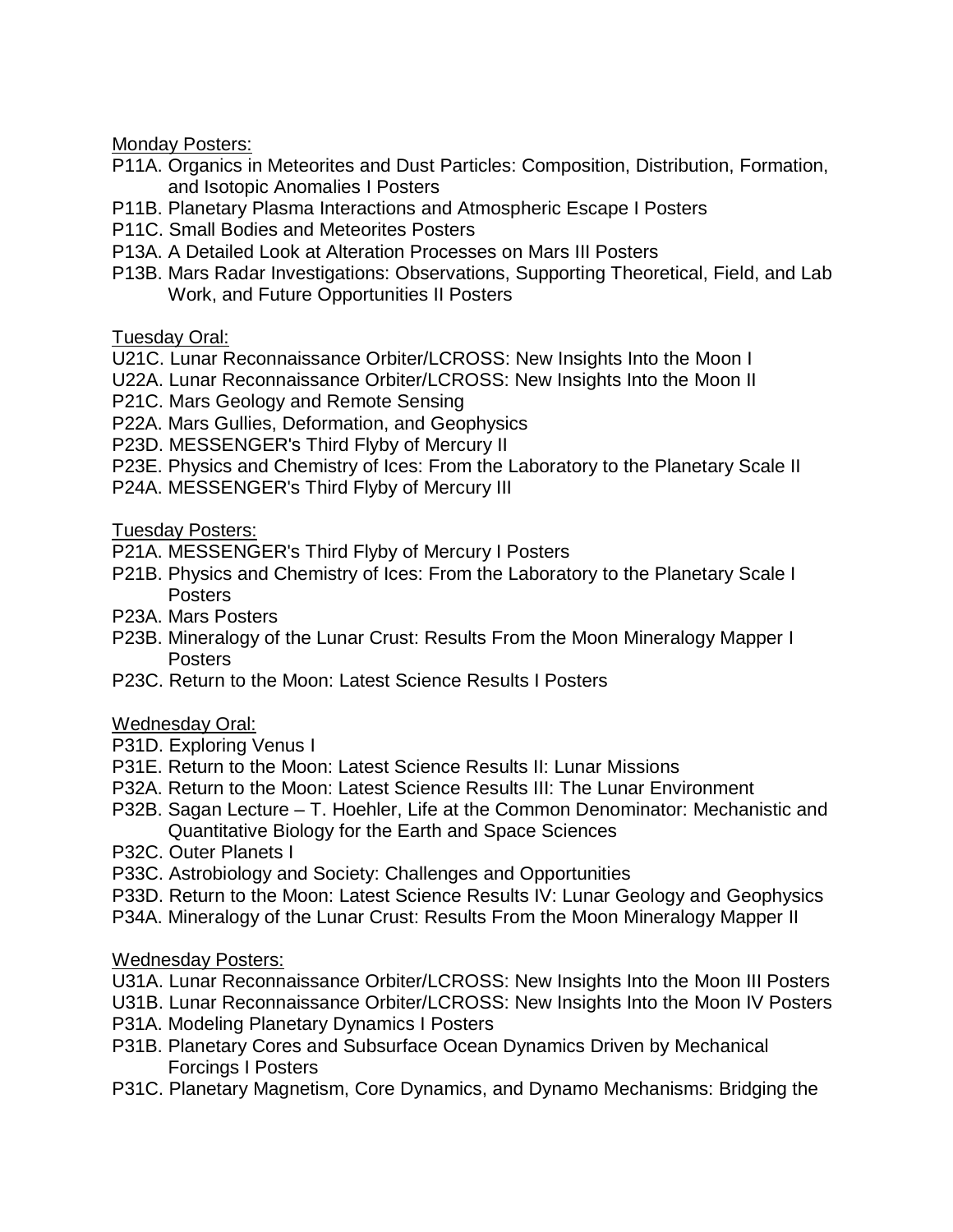Gap Between Observations and Models, Revisited I Posters

- P33A. Exploring Venus II Posters
- P33B. Outer Planets II Posters

### Thursday Oral:

- P41A. Modeling Planetary Dynamics II
- P41B. Potential Biomarkers on Mars: Detection, Characterization, and Earth Analogue Systems I
- P41C. Shoemaker Lecture S. W. Kieffer, Enceladus: Oasis or Ice Ball?
- P41D. Focus on Enceladus I
- P42A. Focus on Enceladus II
- P42B. Modeling Planetary Dynamics III
- P43E. Planetary Magnetism, Core Dynamics, and Dynamo Mechanisms: Bridging the Gap Between Observations and Models, Revisited II
- P43F. Saturn's Family of Moons I
- P44A. Planetary Cores and Subsurface Ocean Dynamics Driven by Mechanical Forcings II

### Thursday Posters:

- P43A. Planetary Missions and Instruments Posters
- P43B. Planetary Sciences General Contributions Posters
- P43C. Potential Biomarkers on Mars: Detection, Characterization, and Earth Analogue Systems II Posters
- P43D. Recent Results in Planetary Science and Their Impact on Future Science and Mission Priorities I Posters

#### Friday Oral:

- P51H. Recent Results in Planetary Science and Their Impact on Future Science and Mission Priorities II
- P52A. Recent Results in Planetary Science and Their Impact on Future Science and Mission Priorities III
- P53A. The Atmosphere of Mars: New Findings From Modeling and Observations II
- P53B. The Galilean Satellites: 400 Years of Discovery II
- P53C. Time of Day at Saturn: Bulk Rotation, Atmospheric, and Plasmaspheric Motion II
- P54A. Planetary Rings: Theory and Observation II
- P54B. The Atmosphere of Mars: New Findings From Modeling and Observations III
- P54C. Titan and Lakes: Geography, Limnology, and Astrobiological Potential II

### Friday Posters:

- P51A. Focus on Enceladus III Posters
- P51B. Planetary Rings: Theory and Observation I Posters
- P51C. Saturn's Family of Moons II Posters
- P51D. The Atmosphere of Mars: New Findings From Modeling and Observations I **Posters**
- P51E. The Galilean Satellites: 400 Years of Discovery I Posters
- P51F. Time of Day at Saturn: Bulk Rotation, Atmospheric, and Plasmaspheric Motion I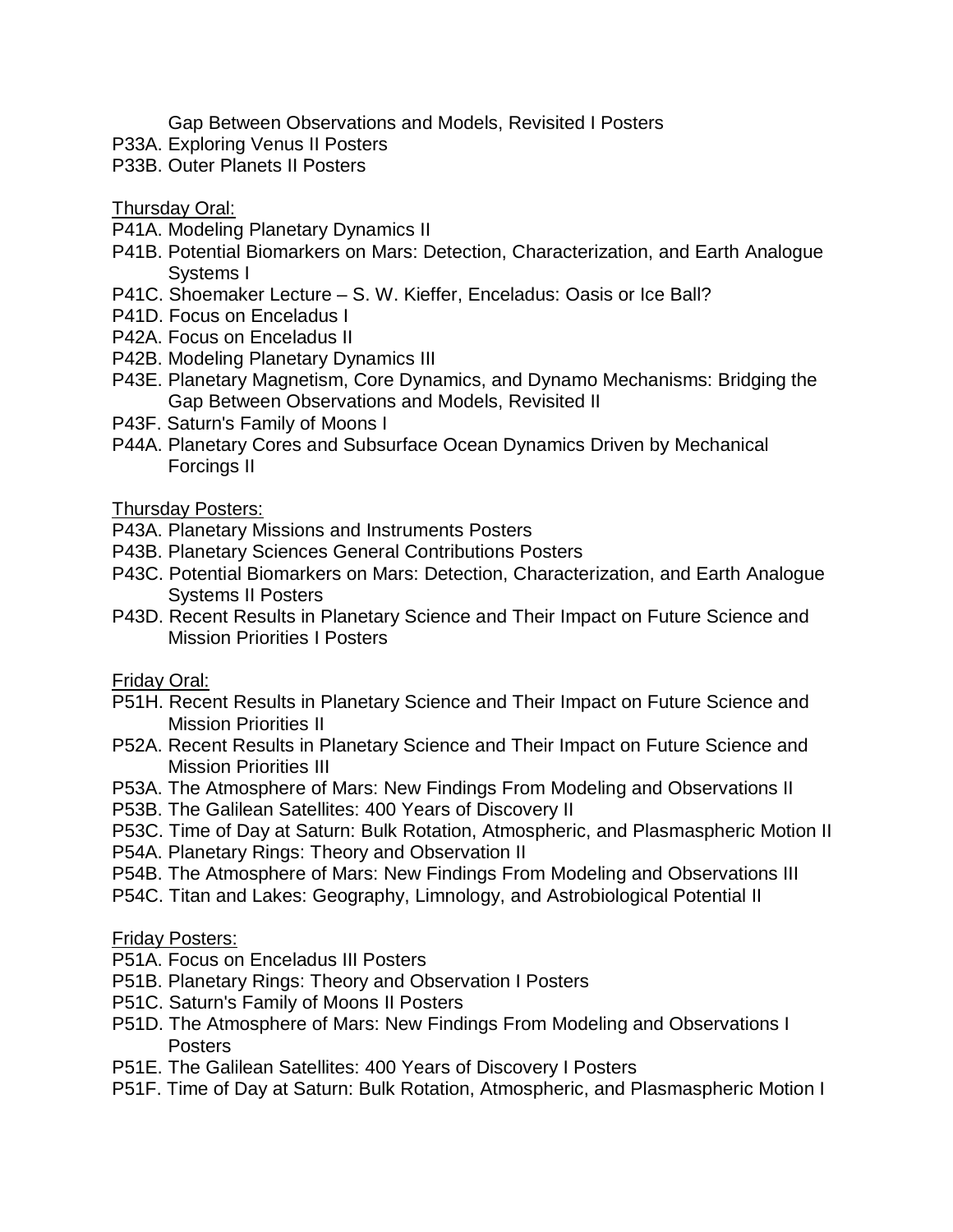Posters P51G. Titan and Lakes: Geography, Limnology, and Astrobiological Potential I Posters

**-------------------------------------------------------------------------------**

# **2) Register Today for Planetary Sciences Section Reception**

The Planetary Sciences section reception will be held Tuesday evening, December 15, from 1900h–2200h at Johnny Foleys Irish House, 243 O'Farrell St, San Francisco. The cost is \$25 for professional members and \$10 for students. Price includes two drinks and heavy hors d'oeuvres. This is a real bargain, thanks to subsidies from the AGU and section funds.

**Important! You must register for the reception online with your preregistration before you come to the meeting!**

**-------------------------------------------------------------------------------**

# **3) Workshop for Geomorphology Education at Fall AGU**

With support of the NSF, we are seeking help with a new education project in geomorphology, the study of Earth's (and other planet's) dynamic surfaces. Core to the project are on-line resources, in particular, Vignettes -- short (750-1000 word) case studies. We are working with the community (faculty, professionals, and graduate students) to build a library of several hundred of these case studies, which live in a free, open-source archive. We need the community's help to create these Vignettes and to make them as wide-ranging in subject area and location as possible. You can see more than 70 initial examples by clicking on the "See All the Vignettes" link on the left navigation bar at: http://www.uvm.edu/~geomorph/textbook/.

On Thursday, December 17, from 6-10 pm at AGU, we'll be running an after-dinner workshop to peer-review Vignettes. Prior to December 4, workshop participants will need to upload two DRAFT Vignettes via the project website. Thanks to NSF, we can pay you a US \$250 honorarium for contributing two Vignettes and spending several hours with us doing peer reviews of others' Vignettes.

If this project is of interest to you, please get back to Christine Massey (christine.massey@uvm.edu) ASAP using the form http://www.uvm.edu/~geomorph/textbook/AGU\_flier.pdf and we'll send along detailed instructions as well as stipend paperwork.

Submitted by Paul Bierman, pbierman@uvm.edu

**-------------------------------------------------------------------------------**

**4) NASA Planetary Science Subcommittee Meeting Dec. 3-4**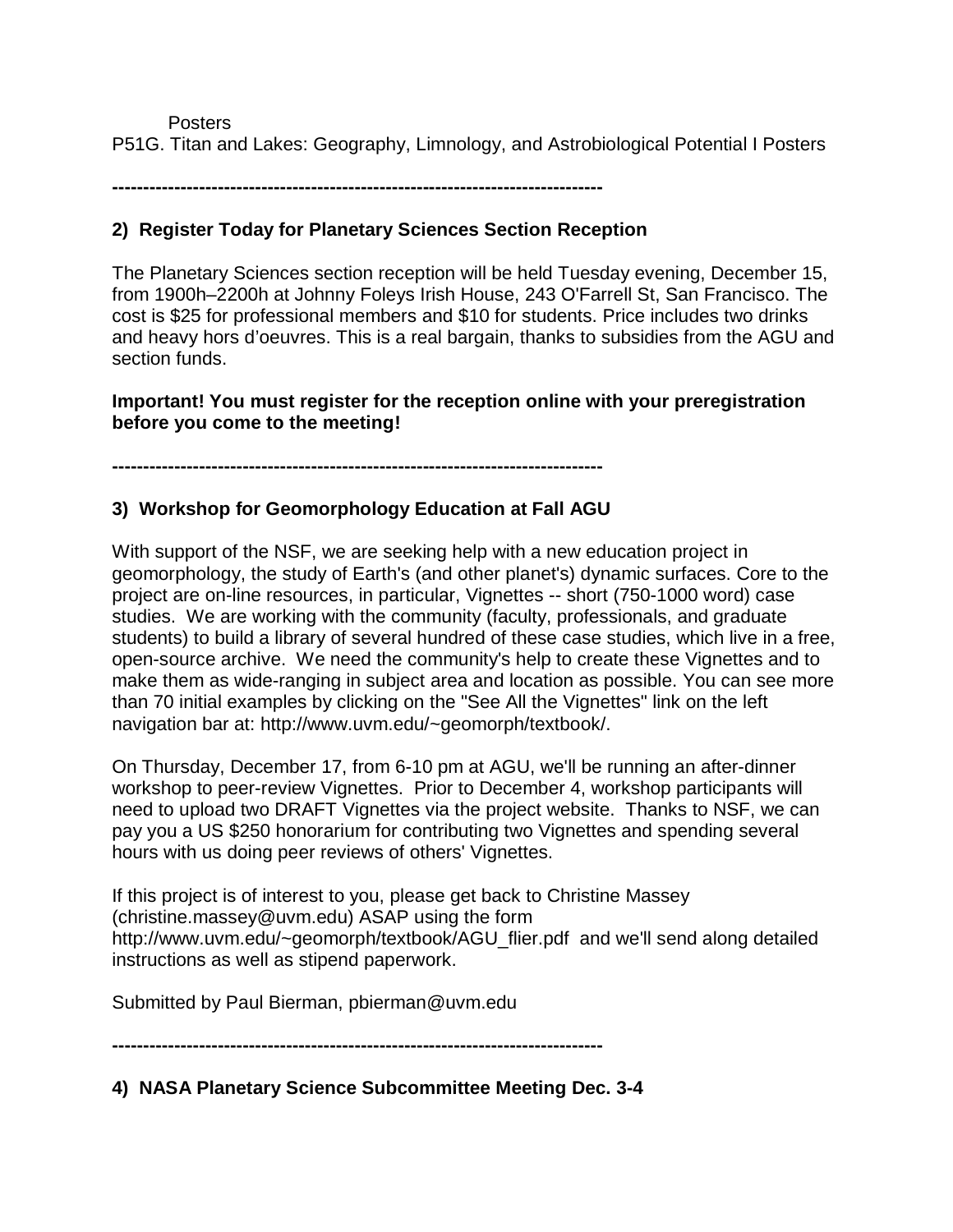The next meeting of the Planetary Science Subcommittee of the NASA Advisory Council will take place 3-4 December at the Space Technology Building of the Laboratory for Atmospheric & Space Physics of the University of Colorado, Boulder. The current draft of the agenda is posted at http://www.lpi.usra.edu/pss. The meeting will be open to the public on a space-available basis. For those unable to attend the meeting in person, audio of the meeting will be available via teleconference:

Phone: 866-880-0098 Passcode: 2122674

Slides will be visible via WebEx (http://nasa.webex.com):

Title: December 2009 PSS Meeting Date: Thursday, December 3, 2009 Time: 8:30 am, Mountain Time (Arizona, GMT-07:00) Meeting Number: 992 185 191 Meeting Password: PS\$M33ting

Title: December 2009 PSS Meeting Day 2 Date: Friday, December 4, 2009 Time: 8:30 am, Mountain Time (Denver, GMT-07:00) Meeting Number: 998 648 725 Meeting Password: PS\$M33ting

**-------------------------------------------------------------------------------**

### **5) Planetary Science Decadal Survey Steering Group Meeting Nov. 16-18**

The next meeting of the Planetary Science Decadal Survey Steering Group will take place 16-18 November at the Arnold and Mabel Beckman Center, 100 Academy Dr., Irvine, California. The current draft of the agenda is posted at:

http://www8.nationalacademies.org/cp/meetingview.aspx?MeetingID=3546&MeetingNo  $=2$ 

More information about the Decadal Survey can be found at:

http://sites.nationalacademies.org/SSB/CurrentProjects/ssb\_052412

**-------------------------------------------------------------------------------**

# **6) AGU Voluntary Contribution Campaign**

Last year, members of the Planetary Sciences Section contributed \$12,936 to AGU's Voluntary Contribution Campaign. In 2008, due largely to member donations like these,